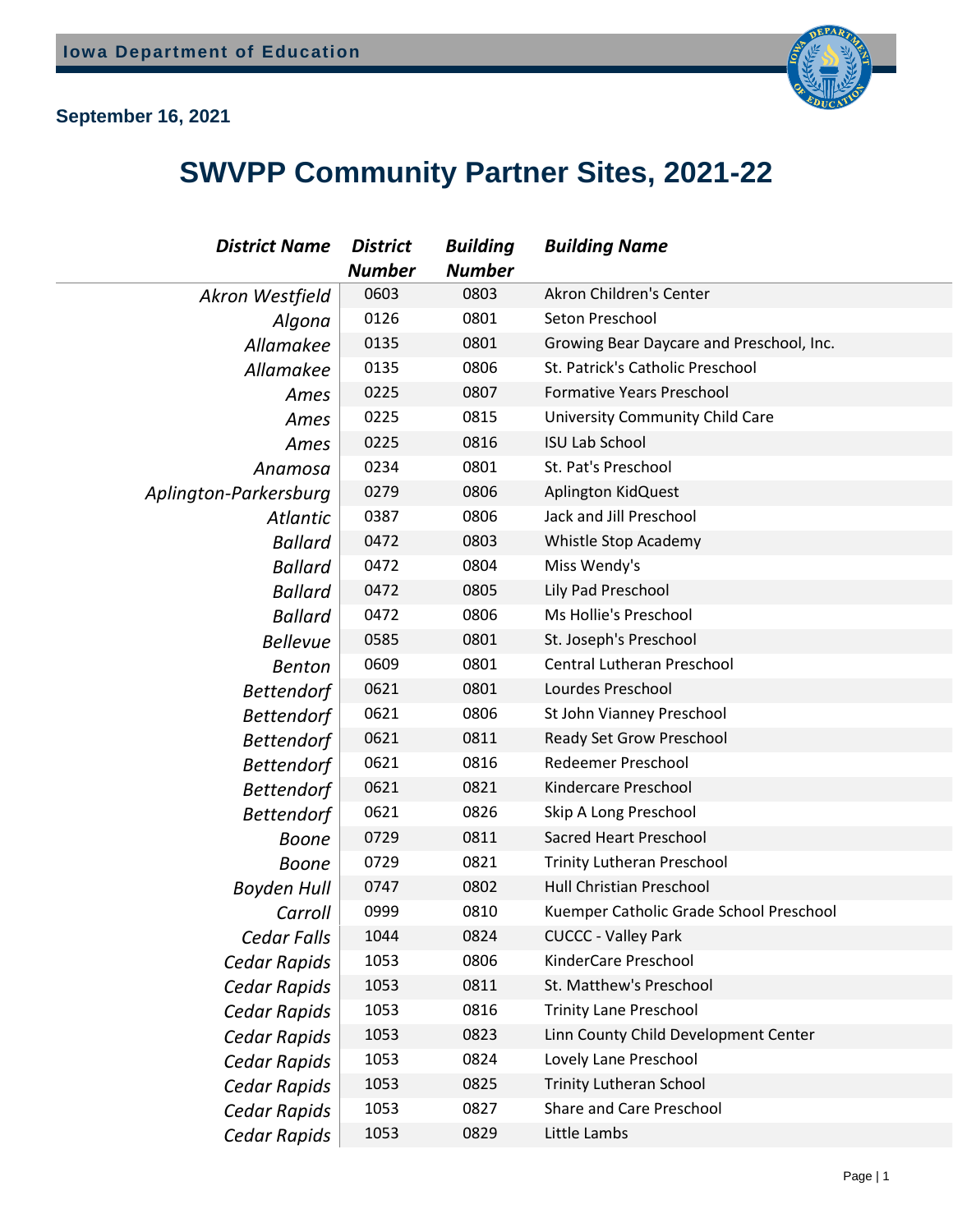| <b>District Name</b>        | <b>District</b><br><b>Number</b> | <b>Building</b><br><b>Number</b> | <b>Building Name</b>                     |
|-----------------------------|----------------------------------|----------------------------------|------------------------------------------|
| Cedar Rapids                | 1053                             | 0831                             | 5 Seasons SW                             |
| Centerville                 | 1071                             | 0801                             | Kid's World Busy Bees Preschool          |
| Centerville                 | 1071                             | 0802                             | Appanoose County Head Start              |
| <b>Central DeWitt</b>       | 1082                             | 0805                             | <b>Central DeWitt Preschool</b>          |
| <b>Central DeWitt</b>       | 1082                             | 0806                             | <b>Grace Lutheran Preschool</b>          |
| <b>Central DeWitt</b>       | 1082                             | 0816                             | St. Joseph's Preschool                   |
| Central City                | 1089                             | 0801                             | Central City SWVPP                       |
| Chariton                    | 1107                             | 0801                             | <b>Chariton Pre-school</b>               |
| <b>Charles City</b>         | 1116                             | 0801                             | Floyd County Head Start                  |
| <b>Charles City</b>         | 1116                             | 0807                             | <b>Central Preschool</b>                 |
| Clayton Ridge               | 2763                             | 0805                             | St. Mary's Preschool                     |
| Clear Creek Amana           | 1221                             | 0803                             | Sprout Kids Academy                      |
| Clear Creek Amana           | 1221                             | 0804                             | Little Clippers Child Development Center |
| Clear Lake                  | 1233                             | 0811                             | Lake Town Charlie Brown Preschool        |
| Clinton                     | 1278                             | 0811                             | Prince of Peace Preschool & Childcare    |
| Clinton                     | 1278                             | 0821                             | Stay N Play Preschool Childcare Center   |
| Clinton                     | 1278                             | 0831                             | YWCA Children Center Downtown            |
| Clinton                     | 1278                             | 0834                             | YWCA Children Center Lyons               |
| Clinton                     | 1278                             | 0836                             | Zion Child Care Preschool                |
| <b>College Community</b>    | 1337                             | 0801                             | All God's Children Preschool             |
| <b>Council Bluffs</b>       | 1476                             | 0802                             | YMCA Preschool                           |
| <b>Council Bluffs</b>       | 1476                             | 0804                             | St. Albert PK Center                     |
| Creston                     | 1503                             | 0806                             | <b>Creston Head Start</b>                |
| Creston                     | 1503                             | 0811                             | Discovery Kids Preschool                 |
| Creston                     | 1503                             | 0826                             | St. Malachy Preschool                    |
| Creston                     | 1503                             | 0831                             | <b>Trinity Preschool</b>                 |
| <b>Dallas Center-Grimes</b> | 1576                             | 0806                             | <b>Brighter Beginnings Preschool</b>     |
| <b>Dallas Center-Grimes</b> | 1576                             | 0811                             | Kids Korner                              |
| Davenport                   | 1611                             | 0801                             | All Saints Catholic Preschool            |
| Davenport                   | 1611                             | 0804                             | Family Enrichment Center Head Start      |
| Davenport                   | 1611                             | 0806                             | Friendly House Preschool                 |
| Davenport                   | 1611                             | 0817                             | <b>YMCA Early Learning Center</b>        |
| Davenport                   | 1611                             | 0819                             | Wittenmyer HS                            |
| Davenport                   | 1611                             | 0821                             | Noah's Ark Blue Grass Preschool          |
| Davenport                   | 1611                             | 0824                             | YMCA Newcomb Early Learning Center       |
| Davenport                   | 1611                             | 0828                             | Birdie's Nest Child Care Center          |
| Davenport                   | 1611                             | 0831                             | John F Kennedy Catholic Preschool        |
| Davenport                   | 1611                             | 0836                             | Palmer YMCA Preschool                    |
| Davenport                   | 1611                             | 0841                             | St Alphonsus Preschool                   |
| Davenport                   | 1611                             | 0846                             | St. Ambrose Preschool                    |
| Davenport                   | 1611                             | 0851                             | St. Paul the Apostle Preschool Program   |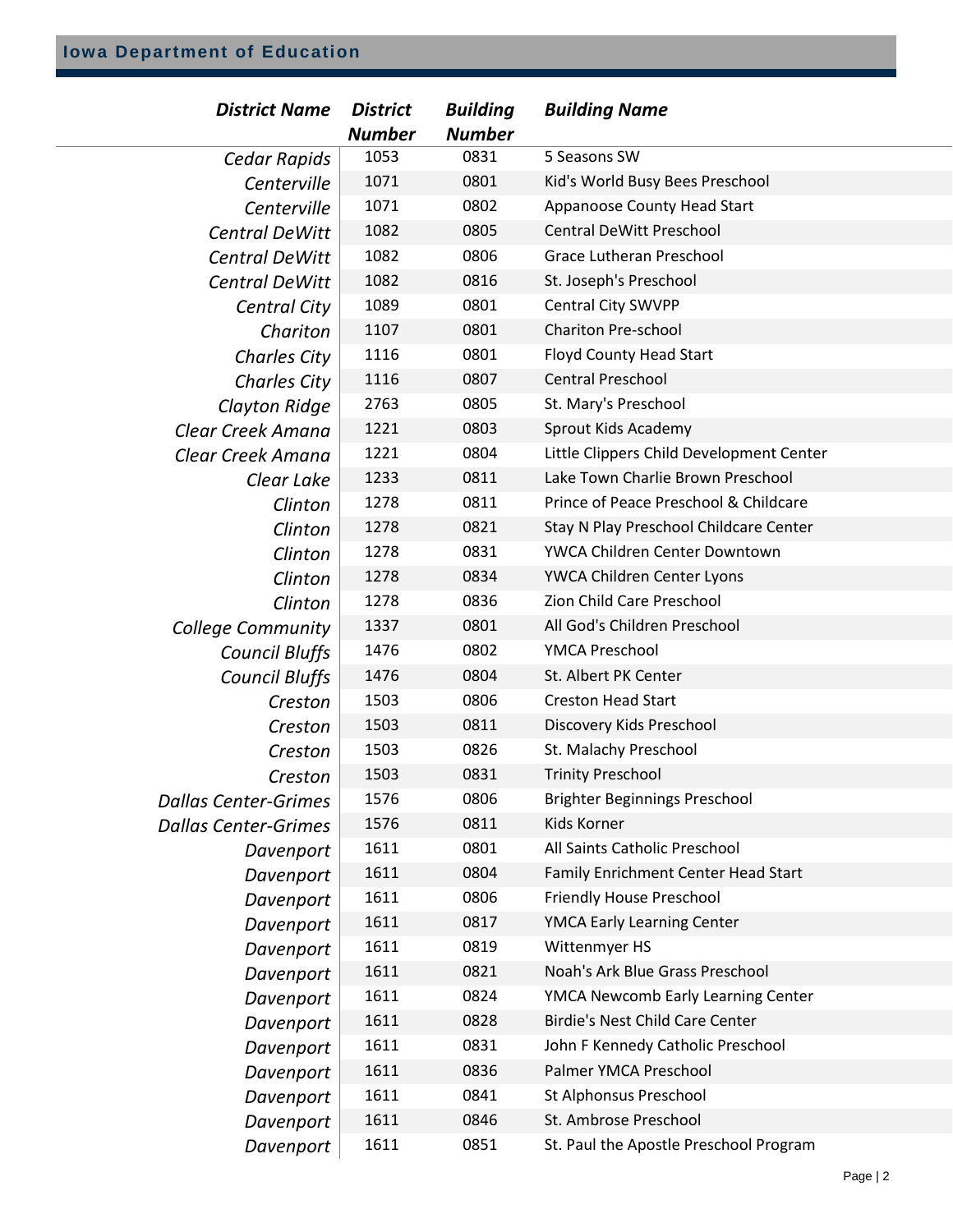| <b>District Name</b>   | <b>District</b><br><b>Number</b> | <b>Building</b><br><b>Number</b> | <b>Building Name</b>                         |
|------------------------|----------------------------------|----------------------------------|----------------------------------------------|
| Davenport              | 1611                             | 0866                             | <b>Trinity Lutheran Preschool</b>            |
| Davenport              | 1611                             | 0868                             | <b>Fairmont Pines Headstart</b>              |
| Davenport              | 1611                             | 0869                             | St Paul Lutheran Church                      |
| Davenport              | 1611                             | 0875                             | <b>Calvary Preschool Walcott</b>             |
| Davenport              | 1611                             | 0877                             | <b>Growing Tree Preschool</b>                |
| Davenport              | 1611                             | 0879                             | Positive Parenting at Trinity (PPAT)         |
| Decorah                | 1638                             | 0802                             | St. Benedicts Preschool                      |
| Decorah                | 1638                             | 0803                             | <b>Sunflower Daycare Center</b>              |
| Decorah                | 1638                             | 0804                             | Nisse Preschool                              |
| Decorah                | 1638                             | 0805                             | Kinderhaus Preschool                         |
| Decorah                | 1638                             | 0806                             | Northeast Iowa Montessori                    |
| Denison                | 1701                             | 0805                             | St Rose of Lima Preschool                    |
| Des Moines Independent | 1737                             | 0801                             | New Horizon Academy Preschool                |
| Des Moines Independent | 1737                             | 0806                             | Bidwell                                      |
| Des Moines Independent | 1737                             | 0811                             | <b>Capitol Park</b>                          |
| Des Moines Independent | 1737                             | 0821                             | Christ the King Preschool                    |
| Des Moines Independent | 1737                             | 0836                             | Hispanic Educational Center Preschool        |
| Des Moines Independent | 1737                             | 0841                             | Holy Family Preschool                        |
| Des Moines Independent | 1737                             | 0846                             | <b>Holy Trinity Preschool</b>                |
| Des Moines Independent | 1737                             | 0851                             | Oakridge Preschool                           |
| Des Moines Independent | 1737                             | 0856                             | St. Anthony's Preschool                      |
| Des Moines Independent | 1737                             | 0861                             | St. Augustin's Preschool                     |
| Des Moines Independent | 1737                             | 0866                             | St. Joseph's Preschool                       |
| Des Moines Independent | 1737                             | 0871                             | St. Theresa Preschool                        |
| Des Moines Independent | 1737                             | 0878                             | Science Center of Iowa Preschool             |
| Des Moines Independent | 1737                             | 0880                             | <b>Westminster Preschool</b>                 |
| Des Moines Independent | 1737                             | 0882                             | <b>Grace Methodist Preschool</b>             |
| Dubuque                | 1863                             | 0816                             | Frog Hollow (Asbury)Preschool                |
| Dubuque                | 1863                             | 0817                             | Marita Theisen Childcare at Steeple Square   |
| Dubuque                | 1863                             | 0818                             | Dubuque Early Childhood Center               |
| Dubuque                | 1863                             | 0826                             | <b>Grand View Preschool</b>                  |
| Dubuque                | 1863                             | 0831                             | Hills & Dales Preschool                      |
| Dubuque                | 1863                             | 0836                             | Holy Ghost Preschool                         |
| Dubuque                | 1863                             | 0841                             | Key West ECC                                 |
| Dubuque                | 1863                             | 0851                             | Mercy Child Development Center               |
| Dubuque                | 1863                             | 0853                             | Mini Masterpieces                            |
| Dubuque                | 1863                             | 0856                             | Noah's Ark Preschool                         |
| Dubuque                | 1863                             | 0861                             | Our Redeemer Preschool                       |
| Dubuque                | 1863                             | 0866                             | <b>Resurrection Preschool</b>                |
| Dubuque                | 1863                             | 0871                             | Our Lady of Guadalupe Early Childhood Center |
| Dubuque                | 1863                             | 0876                             | St Joseph The Worker Preschool               |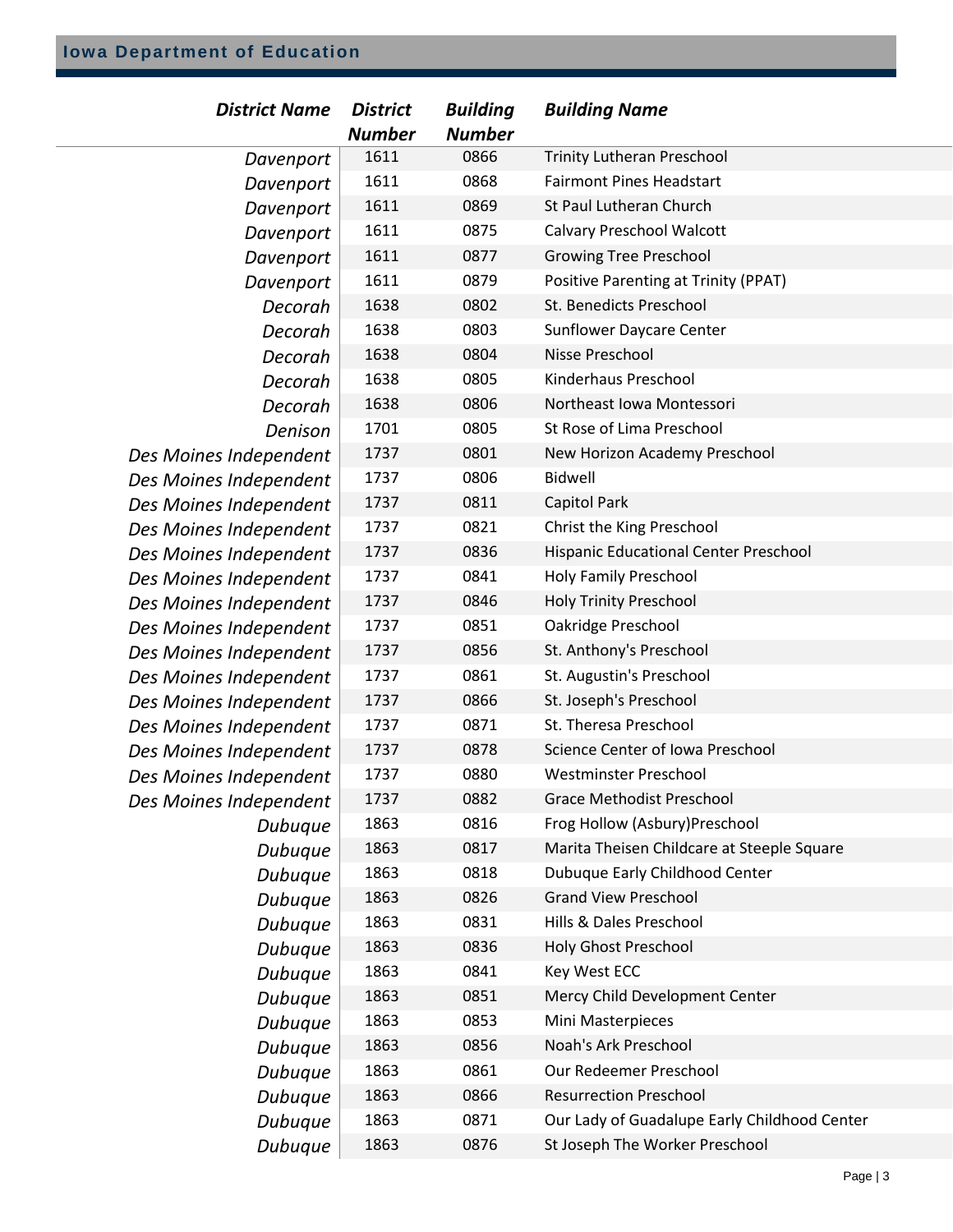$\overline{a}$ 

| <b>District Name</b>          | <b>District</b><br><b>Number</b> | <b>Building</b><br><b>Number</b> | <b>Building Name</b>                            |
|-------------------------------|----------------------------------|----------------------------------|-------------------------------------------------|
| Dubuque                       | 1863                             | 0886                             | St. Columbkille EC                              |
| Dubuque                       | 1863                             | 0890                             | Young Uns Preschool & CC                        |
| Dubuque                       | 1863                             | 0891                             | <b>ABC Learning</b>                             |
| Dubuque                       | 1863                             | 0892                             | University of Dubuque Child Care Center         |
| <b>East Union</b>             | 1970                             | 0801                             | Joyful Sparks Preschool                         |
| <b>Eldora-New Providence</b>  | 2007                             | 0801                             | Good Shepherd Preschool                         |
| Emmetsburg                    | 2088                             | 0803                             | Headstart                                       |
| Emmetsburg                    | 2088                             | 0806                             | Emmetsburg Catholic School Preschool            |
| <b>Estherville Lincoln</b>    | 2124                             | 0801                             | <b>UDMO Classrooms</b>                          |
| Fort Dodge                    | 2313                             | 0801                             | <b>Childcare Discovery Center</b>               |
| Fort Dodge                    | 2313                             | 0811                             | Dodger Preschool                                |
| Fort Dodge                    | 2313                             | 0821                             | <b>Head Start Maple</b>                         |
| Fort Dodge                    | 2313                             | 0826                             | Little Lambs Preschool                          |
| Fort Dodge                    | 2313                             | 0836                             | St. Edmond Preschool                            |
| Fort Dodge                    | 2313                             | 0841                             | <b>Community Christian Preschool</b>            |
| Fairfield                     | 2169                             | 0803                             | <b>Community Childcare</b>                      |
| <b>Fort Madison</b>           | 2322                             | 0803                             | <b>Carousel Preschool</b>                       |
| <b>Fort Madison</b>           | 2322                             | 0804                             | Y Kids Preschool                                |
| Garner Hayfield Ventura       | 2403                             | 0803                             | Little Lambs Preschool                          |
| Garner Hayfield Ventura       | 2403                             | 0805                             | <b>Redeemer Preschool</b>                       |
| Gilmore City-Bradgate         | 2493                             | 0801                             | GC-B Pre School and Day Care                    |
| <b>Gladbrook Reinbeck</b>     | 2502                             | 0803                             | Little Rebel Learning                           |
| <b>Grinnell Newburg</b>       | 2709                             | 0804                             | <b>UCC Community Preschool</b>                  |
| <b>Grinnell Newburg</b>       | 2709                             | 0806                             | <b>Grinnell Community Early Learning Center</b> |
| <b>Grundy Center</b>          | 2757                             | 0802                             | <b>Grundy Center Community Preschool</b>        |
| Harlan                        | 2826                             | 0806                             | <b>Shelby County Catholic Preschool</b>         |
| <b>Hartley Melvin-Sanborn</b> | 2862                             | 0807                             | Head Start Preschool                            |
| <b>Howard Winneshiek</b>      | 3029                             | 0801                             | Notre Dame Pre-School                           |
| Humboldt                      | 3060                             | 0806                             | St. Mary's Preschool                            |
| Independence                  | 3105                             | 0806                             | Immanuel Lutheran Wee Care Preschool            |
| Independence                  | 3105                             | 0811                             | Kidsville CCCBC                                 |
| Independence                  | 3105                             | 0813                             | Moser Preschool                                 |
| Independence                  | 3105                             | 0816                             | St. John's Preschool                            |
| Iowa City                     | 3141                             | 0801                             | Handicare Inc                                   |
| Iowa City                     | 3141                             | 0815                             | <b>Stepping Stones</b>                          |
| Iowa City                     | 3141                             | 0817                             | Wood Preschool                                  |
| Iowa City                     | 3141                             | 0818                             | Frog Hollow                                     |
| Iowa City                     | 3141                             | 0821                             | Pheasant Ridge                                  |
| Iowa City                     | 3141                             | 0822                             | Broadway                                        |
| Johnston                      | 3231                             | 0801                             | America's Children of Oakmoor                   |
| Johnston                      | 3231                             | 0806                             | Cadence Academy Preschool                       |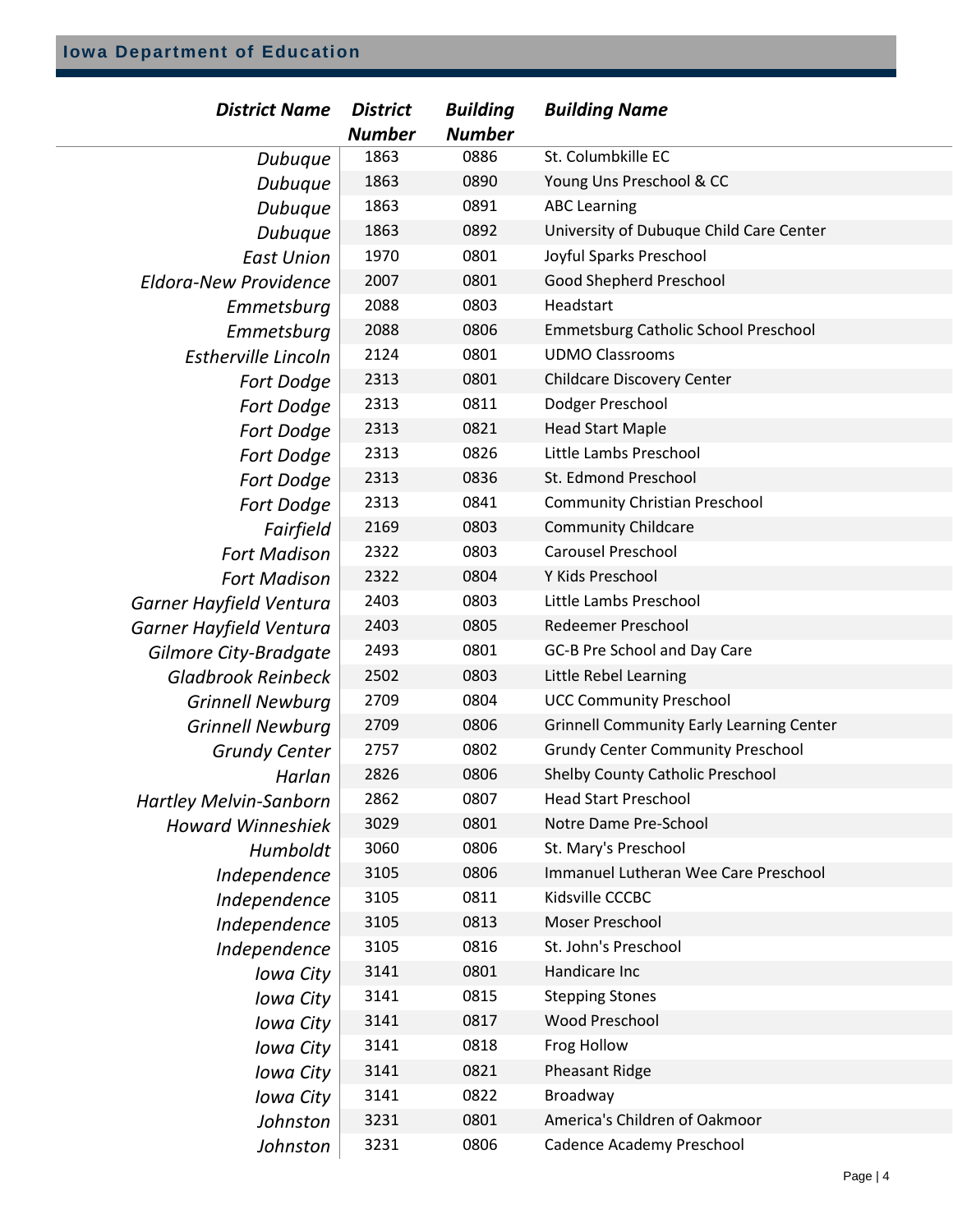| <b>District Name</b>    | <b>District</b><br><b>Number</b> | <b>Building</b><br><b>Number</b> | <b>Building Name</b>                         |
|-------------------------|----------------------------------|----------------------------------|----------------------------------------------|
| Johnston                | 3231                             | 0807                             | <b>Westside Early Education</b>              |
| Johnston                | 3231                             | 0810                             | New Horizon Academy                          |
| <b>Keokuk</b>           | 3312                             | 0802                             | Keokuk Catholic Preschool                    |
| Knoxville               | 3375                             | 0803                             | <b>Stepping Stones Preschool</b>             |
| LeMars                  | 3600                             | 0802                             | <b>Gehlen Catholic Elementary</b>            |
| LeMars                  | 3600                             | 0804                             | <b>Guardian Angel Preschool</b>              |
| <b>LeMars</b>           | 3600                             | 0806                             | Little Rascals Preschool                     |
| Linn-Mar                | 3715                             | 0804                             | Hand in Hand Early Care and Education Center |
| Linn-Mar                | 3715                             | 0806                             | Collins Aerospace Day Academy                |
| Lynnville-Sully         | 3906                             | 0801                             | Diamond Trail Children's Center              |
| Lynnville-Sully         | 3906                             | 0806                             | Inspirations Childcare and Preschool Center  |
| Madrid                  | 3942                             | 0804                             | <b>Tiger Tots Preschool</b>                  |
| Maple Valley-Anthon Oto | 4033                             | 0801                             | Danbury-DC                                   |
| Maguoketa               | 4041                             | 0801                             | <b>Sacred Heart Preschool</b>                |
| Maquoketa               | 4041                             | 0806                             | Little Shepherd Christian Preschool          |
| Maquoketa               | 4041                             | 0811                             | Sunshine Preschool and Daycare               |
| Marshalltown            | 4104                             | 0805                             | <b>MICA Headstart</b>                        |
| Marshalltown            | 4104                             | 0807                             | Marshalltown YMCA-YWCA                       |
| Marshalltown            | 4104                             | 0816                             | <b>Bobcat Academy</b>                        |
| Marshalltown            | 4104                             | 0817                             | St. Francis Catholic Preschool               |
| <b>Mason City</b>       | 4131                             | 0802                             | <b>Sugar Plum Tree</b>                       |
| <b>Mason City</b>       | 4131                             | 0809                             | Washington Charlie Brown Preschool           |
| <b>Mason City</b>       | 4131                             | 0810                             | West Town Charlie Brown Preschool            |
| <b>Mason City</b>       | 4131                             | 0812                             | Little Angel's Preschool                     |
| <b>MOC Floyd Valley</b> | 4149                             | 0801                             | Orange City Area Day Care                    |
| <b>MOC Floyd Valley</b> | 4149                             | 0811                             | Crayon Castle Preschool                      |
| Missouri Valley         | 4356                             | 0811                             | <b>WCCA Head Start</b>                       |
| Monticello              | 4446                             | 0806                             | St. Matthew's Mother Goose                   |
| Monticello              | 4446                             | 0808                             | <b>Sacred Heart Preschool</b>                |
| <b>Muscatine</b>        | 4581                             | 0806                             | A Childs Place Preschool                     |
| <b>Muscatine</b>        | 4581                             | 0811                             | <b>Guardian Angel Preschool</b>              |
| <b>Muscatine</b>        | 4581                             | 0821                             | <b>Head Start Preschool</b>                  |
| <b>Muscatine</b>        | 4581                             | 0826                             | Wonder Years Preschool                       |
| <b>New Hampton</b>      | 4662                             | 0802                             | St Joseph Community School Sunrise Preschool |
| North Fayette Valley    | 4774                             | 0801                             | Rainbow Land Daycare and Preschool           |
| North Kossuth           | 4778                             | 0801                             | St. John's Preschool                         |
| North Polk              | 4779                             | 0802                             | <b>Beautiful Beginnings</b>                  |
| <b>North Scott</b>      | 4784                             | 0804                             | Children's Choice                            |
| <b>North Scott</b>      | 4784                             | 0806                             | <b>Eldridge Preschool</b>                    |
| Norwalk                 | 4797                             | 0803                             | Crayons 2 Pencils                            |
| Norwalk                 | 4797                             | 0806                             | Serendipity Preschool                        |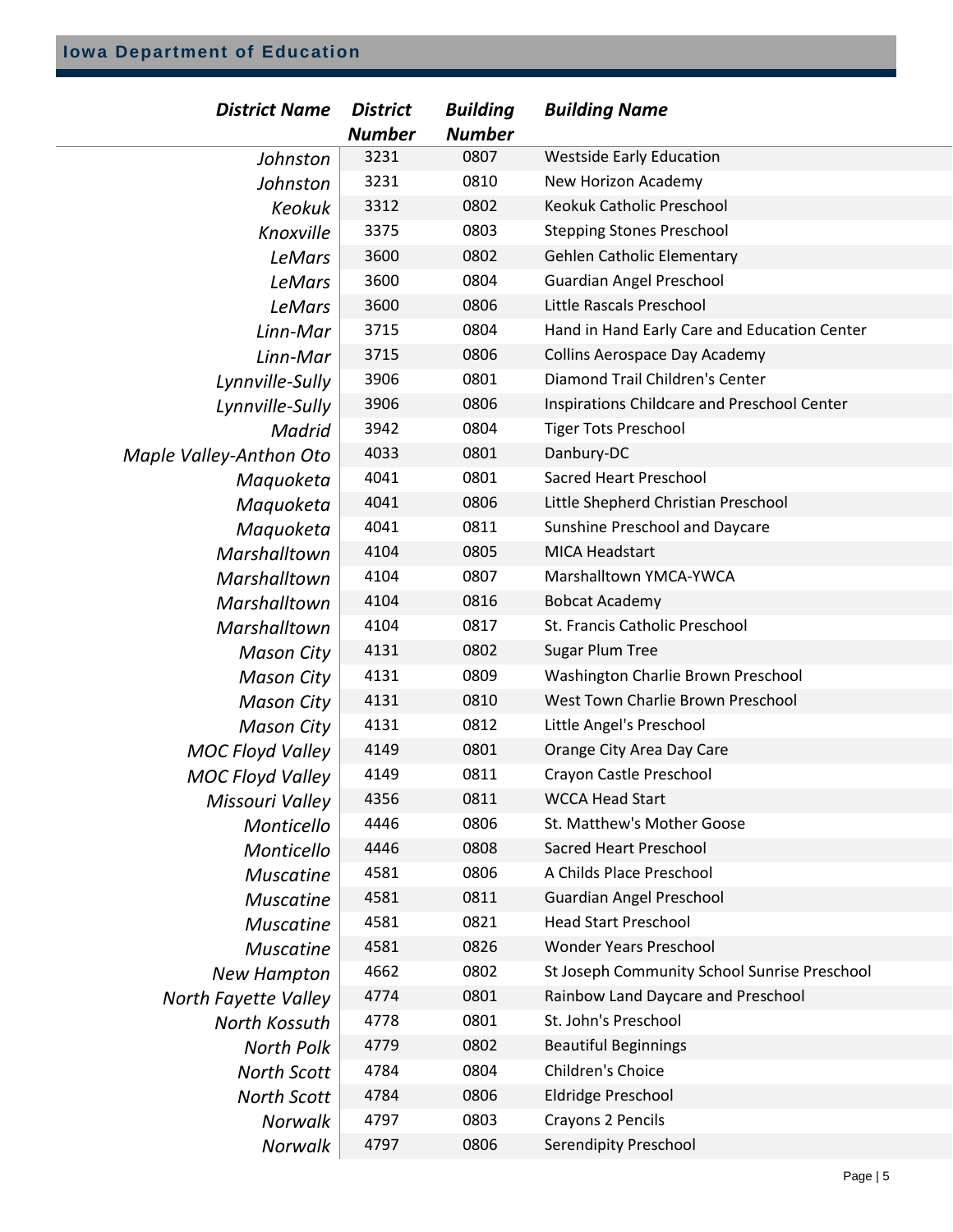| <b>District Name</b>   | <b>District</b><br><b>Number</b> | <b>Building</b><br><b>Number</b> | <b>Building Name</b>                               |
|------------------------|----------------------------------|----------------------------------|----------------------------------------------------|
| Norwalk                | 4797                             | 0808                             | Little Hands Big Dreams                            |
| <b>Norwalk</b>         | 4797                             | 0811                             | Norwalk Christian Academy                          |
| Ogden                  | 4878                             | 0801                             | E.L.M Street                                       |
| Osage                  | 4995                             | 0801                             | <b>Growing Tree Preschool</b>                      |
| Oskaloosa              | 5013                             | 0806                             | Sonshine Preschool                                 |
| Ottumwa                | 5049                             | 0801                             | <b>IHCC Campus Preschool</b>                       |
| Ottumwa                | 5049                             | 0821                             | Seton Montessori am Preschool                      |
| Perry                  | 5184                             | 0806                             | Perry Child Development Center                     |
| Perry                  | 5184                             | 0811                             | St. Patrick's Gingerbread House Preschool          |
| <b>Pleasant Valley</b> | 5250                             | 0801                             | Kiddie Karrasel Academy Preschool                  |
| <b>Pleasant Valley</b> | 5250                             | 0806                             | Our Savior Lutheran Preschool                      |
| Pocahontas Area        | 5283                             | 0801                             | All Star-t Preschool                               |
| <b>Rock Valley</b>     | 5607                             | 0801                             | Rock Valley Christian Preschool                    |
| Schleswig              | 5832                             | 0802                             | <b>Immanuel Lutheran PK</b>                        |
| Sergeant Bluff         | 5877                             | 0802                             | <b>Creative Preschool</b>                          |
| Sergeant Bluff         | 5877                             | 0805                             | <b>Bluff's Little Thinkers</b>                     |
| Sheldon                | 5949                             | 0806                             | <b>Head Start</b>                                  |
| Sheldon                | 5949                             | 0811                             | Noah's Ark Preschool                               |
| <b>Sheldon</b>         | 5949                             | 0821                             | St. Patrick's Preschool                            |
| <b>Sioux Center</b>    | 6030                             | 0802                             | Stepping Stones Early Childhood Center             |
| <b>Sioux Center</b>    | 6030                             | 0804                             | <b>Sioux Center Preschool</b>                      |
| Sioux City             | 6039                             | 0801                             | Angel House - Stars Preschool                      |
| Sioux City             | 6039                             | 0805                             | Mary J. Treglia Preschool                          |
| Sioux City             | 6039                             | 0808                             | Calico Kids Preschool                              |
| Sioux City             | 6039                             | 0811                             | Apple Tree Preschool Room A                        |
| Sioux City             | 6039                             | 0812                             | Morningside Lutheran Preschool                     |
| Sioux City             | 6039                             | 0819                             | <b>Storytime Preschool</b>                         |
| Sioux City             | 6039                             | 0821                             | Stella Sanford Child Development Crittenton Center |
| Sioux City             | 6039                             | 0841                             | Native American Daycare/ Preschool                 |
| Sioux City             | 6039                             | 0842                             | <b>Community Action Agency Preschool</b>           |
| Sioux City             | 6039                             | 0843                             | Kiddie Crusaders                                   |
| Sioux City             | 6039                             | 0844                             | <b>Building Blocks</b>                             |
| Sioux City             | 6039                             | 0846                             | <b>BB Preschool</b>                                |
| South Winneshiek       | 6100                             | 0801                             | St. Teresa of Calcutta - Calmar                    |
| South Winneshiek       | 6100                             | 0806                             | St. Teresa of Calcutta - Ossian                    |
| Spencer                | 6102                             | 0802                             | <b>YMCA</b>                                        |
| Spencer                | 6102                             | 0804                             | Jefferson Head Start                               |
| Spencer                | 6102                             | 0806                             | <b>Sacred Heart Preschool</b>                      |
| Spencer                | 6102                             | 0809                             | First English Christian Preschool                  |
| <b>Stanton</b>         | 6165                             | 0801                             | Good Shepherd Christian Preschool                  |
| Storm Lake             | 6219                             | 0801                             | Gingerbread Preschool                              |